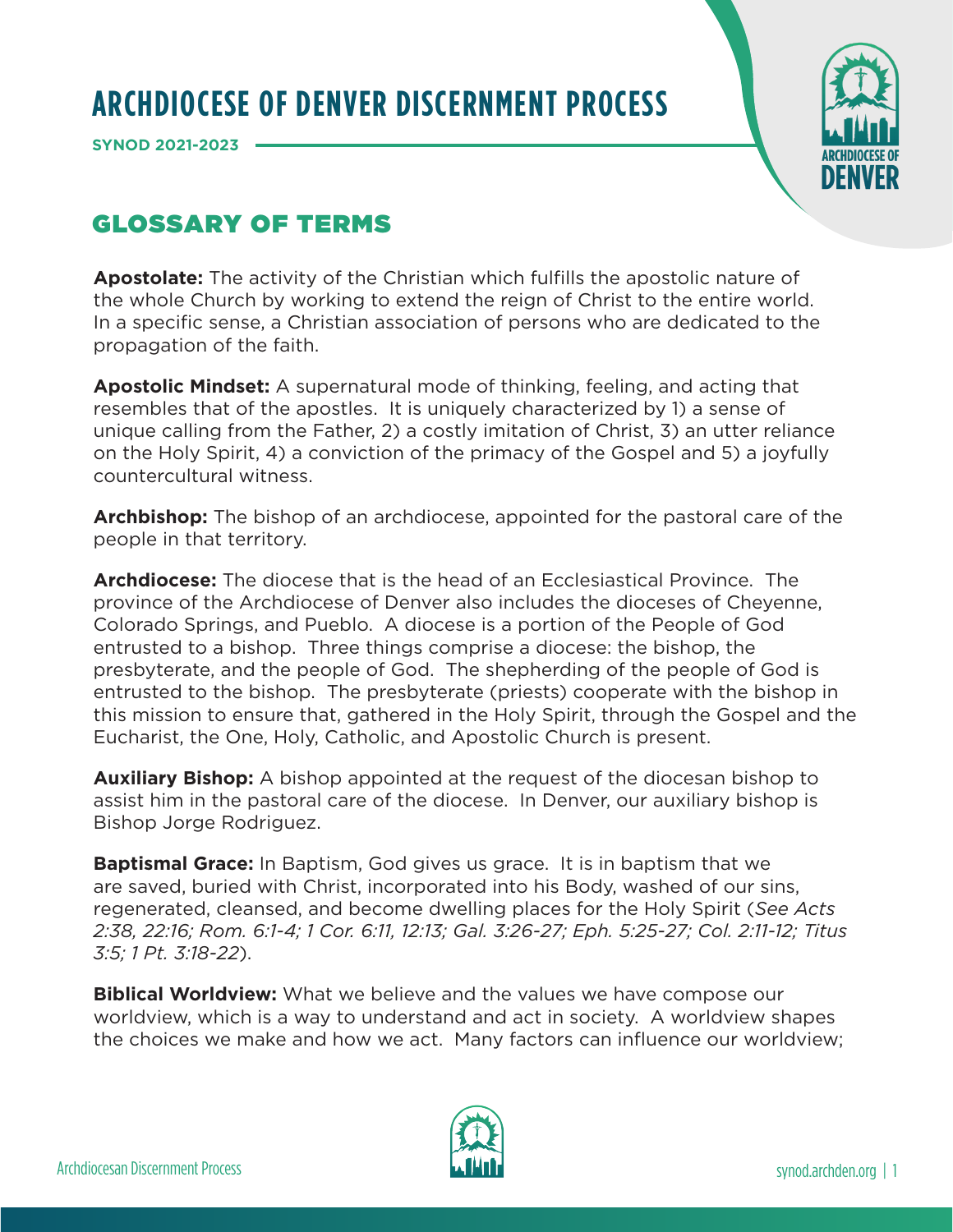as Christians, the most decisive factor in forming our worldview should be the revelation of God in Sacred Scripture so that we "have the mind of Christ" (1 Cor 2:16): "Through what lens do I see the world? Is it a political or social ideology? Or is it through the lens of the Gospel of Christ?"

**Bishop:** A successor of the Apostles; one who has received the fullness of ordination and upon whom the offices of sanctifying, teaching, and governing have been conferred. (*Canon 375*)

**Catechesis:** An education of children, young people, and adults in the faith of the Church through the teaching of Christian doctrine in an organic and systematic way to make them disciples of Jesus Christ.

**Catechumenate:** The period of RCIA (*Rite of Christian Initiation of Adults*) in which the catechumens (*unbaptized persons preparing for full initiation into the Church at the Easter Vigil*) are formed in the faith and aims at bringing their conversion and their faith to maturity within the ecclesial community. May also be used as a synonym for the entire RCIA process.

**CCC:** The Catechism of the Catholic Church.

**Chancery:** The building that houses the departments, central services, and Office of the Archbishop, for the archdiocese. Also known as the curia, or in Denver, the Pastoral Center. The Chancery is also a general term referring to the departments and central services themselves which assist the archbishop in his ministry to the people of God.

**Charism:** A Greek word (*charismata*) used in the New Testament for "favor" or "gratuitous gift." Literally, "gifts of grace," described by St. Paul as gratuitous blessings of an extraordinary and transitory nature conferred directly for the good of others. Indirectly, they may also benefit the one who possesses the charisms, but their immediate purpose is for the spiritual welfare of the Christian community. Charisms, or spiritual gifts, are special abilities given to all Christians by the Holy Spirit to give them the power both to represent Christ and to be a channel of God's goodness for people. Whether extraordinary or ordinary, all charisms ought to be exercised in the service of God.

**Christendom:** When the institutions of a society (legal, economic, educational, cultural, etc.) are animated by Christian beliefs, principles, and morals.

**Christian Witness:** A joyful proclamation of "what we have heard, seen, and touched" in our life-changing encounters with Jesus Christ manifested through his Church (1 Jn 1:1). In response to and by the grace of one's election in Christ, the Christian witness decides to make Jesus the Lord of one's life and bear witness to

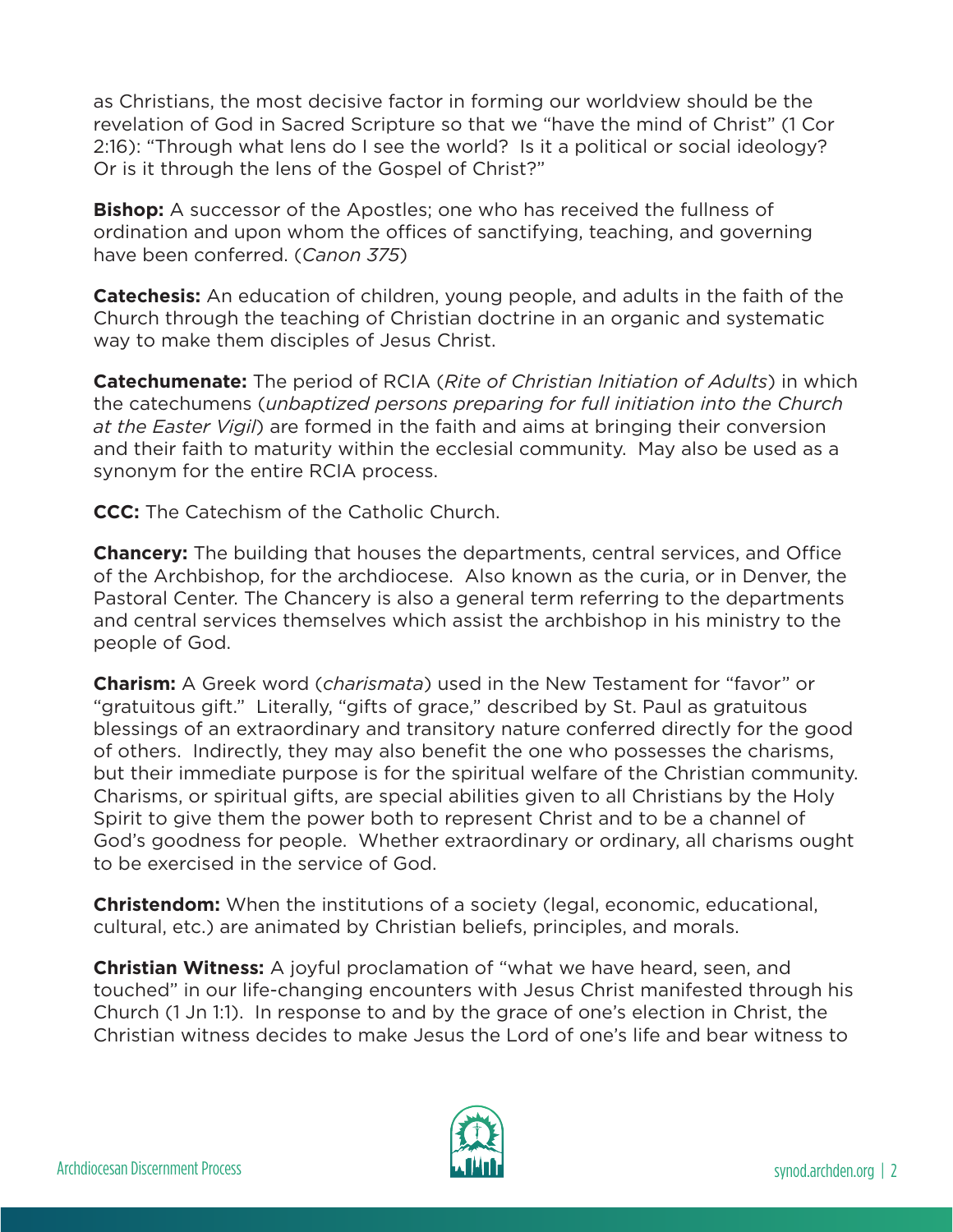him by word and deed.

**Communion:** Literally, "to be one with." "By his gracious will, God gathers us together as diverse peoples of one faith, through the covenant that he offers to his people. The communion we share finds its deepest roots in the love and unity of the Trinity. It is Christ who reconciles us to the Father and unites us with each other in the Holy Spirit" (*from the Vatican's instruction document on the diocesan phase of the Synod*). Our unity as Catholics is manifested by sharing the same creed or profession of faith, the same sacraments, and the same common discipleship.

**Conversion:** A radical reorientation of the whole life away from sin and evil and toward God. This change of heart or conversion is a central element of Christ's preaching, of the Church's ministry of evangelization and of the sacrament of Penance and Reconciliation.

**Cultural Competency:** The purpose/adoption of cultural competency is (1) to understand our own culture/values and how those differ from others, (2) to be better equipped to have cross-cultural conversations and relationships, and (3) to have our leadership, initiatives, missionary activity, etc. be adequately representative of the cultural makeup of our diocese.

**Deacon:** The first rank of the clergy, configured by his ordination to Christ the Servant. The deacon is ordained to the service of the Church's ministry as an ordinary minister of the Word of God, of Baptism, and of Marriage. A Permanent Deacon is one who is not studying or preparing to be ordained a priest.

**Dean:** A priest with extra pastoral and administrative duties who helps to organize smaller geographical regions of the archdiocese.

**Deanery:** A group of neighboring parishes within an archdiocese, defined by a geographic area for the purposes of administration (Canon 374). In the Archdiocese of Denver, there are currently 13 deaneries. Each deanery is guided and overseen by an appointed dean.

**Diocesan Archdiocesan Retreat:** A manner of referring to the common experience of all the faithful in the diocese hearing the same message during the Advent Preaching Series, and prayerfully reflecting on those homilies during the week.

**Discernment:** The process of distinguishing the voice of the Lord from my human thoughts, feelings, and desires.

**Disciple:** Those who accept Jesus' message to follow him are called disciples. Jesus associates with his disciples his own life, reveals the mystery of the

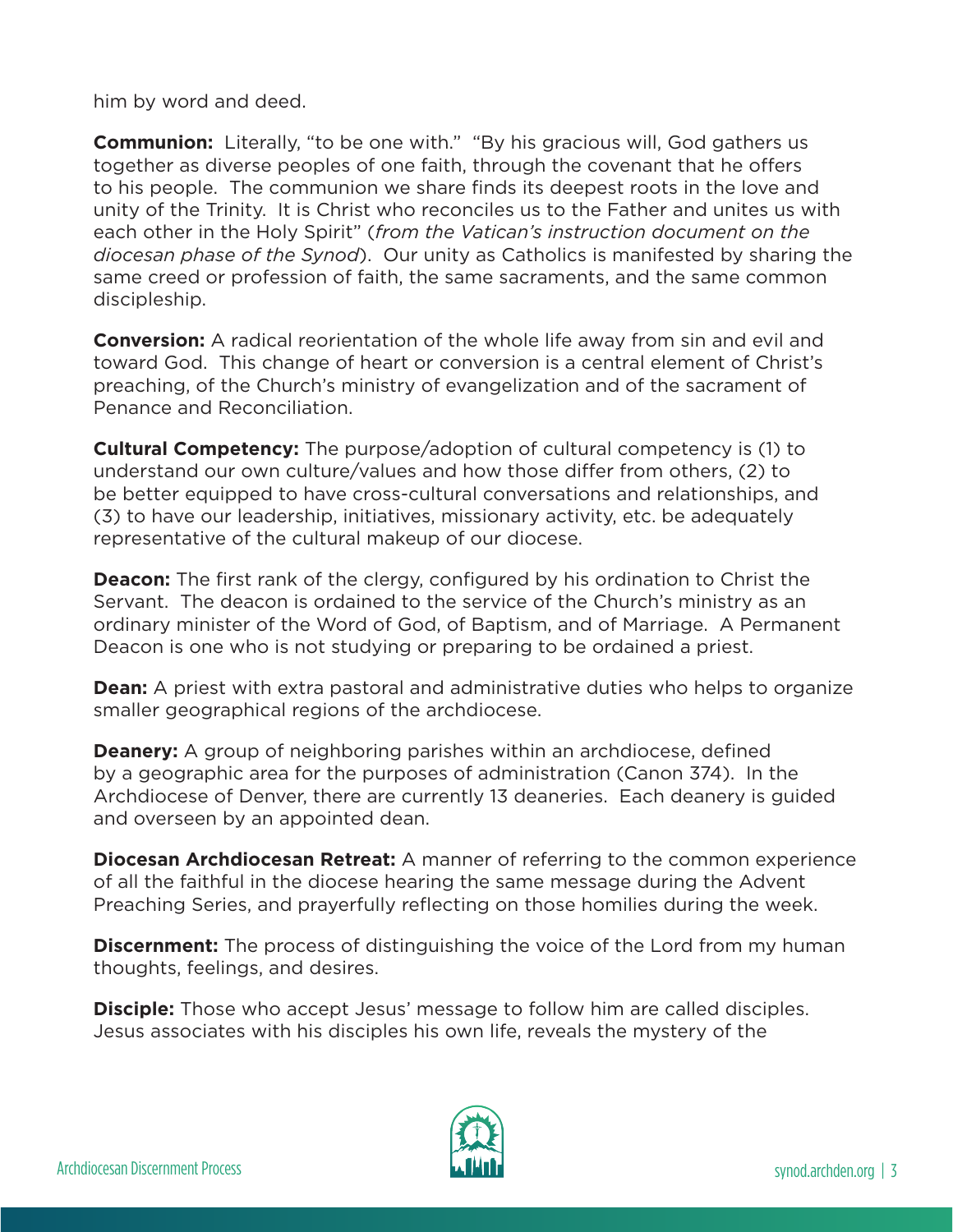Kingdom, and gives them a share in his mission, his joy, and his sufferings.

**Discipleship:** An intentional mentorship relationship meant to produce growth in a relationship with God through teaching, sacramental preparation, growth in prayer and virtue.

**Docility to the Holy Spirit:** One's cooperation with the Holy Spirit. One of the many paradoxes of the Christian faith is to surrender one's personal will to the will of God. One who is docile listens for and is sensitive to God's promptings and acts according to these promptings.

**Domestic Church:** The family is called the Domestic Church because it is, on a small scale, what the Church is on a large scale. It is primarily in the Domestic Church that children are taught how to practice the faith.

**Ecclesial:** Of or pertaining to the Church and its teachings.

**Encounter:** A meeting with the person of Jesus Christ that involves a perceptible experience of his beauty, goodness, and truth, in such a way that it transforms a person's life, giving it a new horizon and a decisive direction. Encounters are marked by joy, lead to integral life conversion and inspire evangelistic zeal. They come about through: the witness of Christians, the Sacraments, prayer, and sovereign acts of God.

**Evangelization:** The proclamation of Christ and his Gospel by word and the testimony of life, in fulfillment of Christ's command. The purpose of evangelization is precisely an interior change: the Church evangelizes when she seeks to convert, solely through the divine power of the message she proclaims, both the personal and collective consciences of people, the activities in which they engage and the lives and concrete milieu which are theirs.

**Evangelizing Community:** A joyful community that operates harmoniously in response to a collective experience of God's love, shares the Gospel, rolls up its sleeves and is ready to do difficult work, is patiently and persistently proclaiming the Good News of Jesus Christ and producing fruit that will remain (cf. John 15:16).

**Facilitators:** These people assist the pastor in running parish discernment sessions, working as the emcee for the gathering. They open the session, introduce the theme or questions to be discerned, guarantee sufficient time for prayer and subsequent discussion. If the parish is offering a large-group discernment session, the facilitator also ensures each sub-group is able to share their prayer insights with the whole group.

**God has a Plan:** God has a plan for how he wants to build-up the Church in

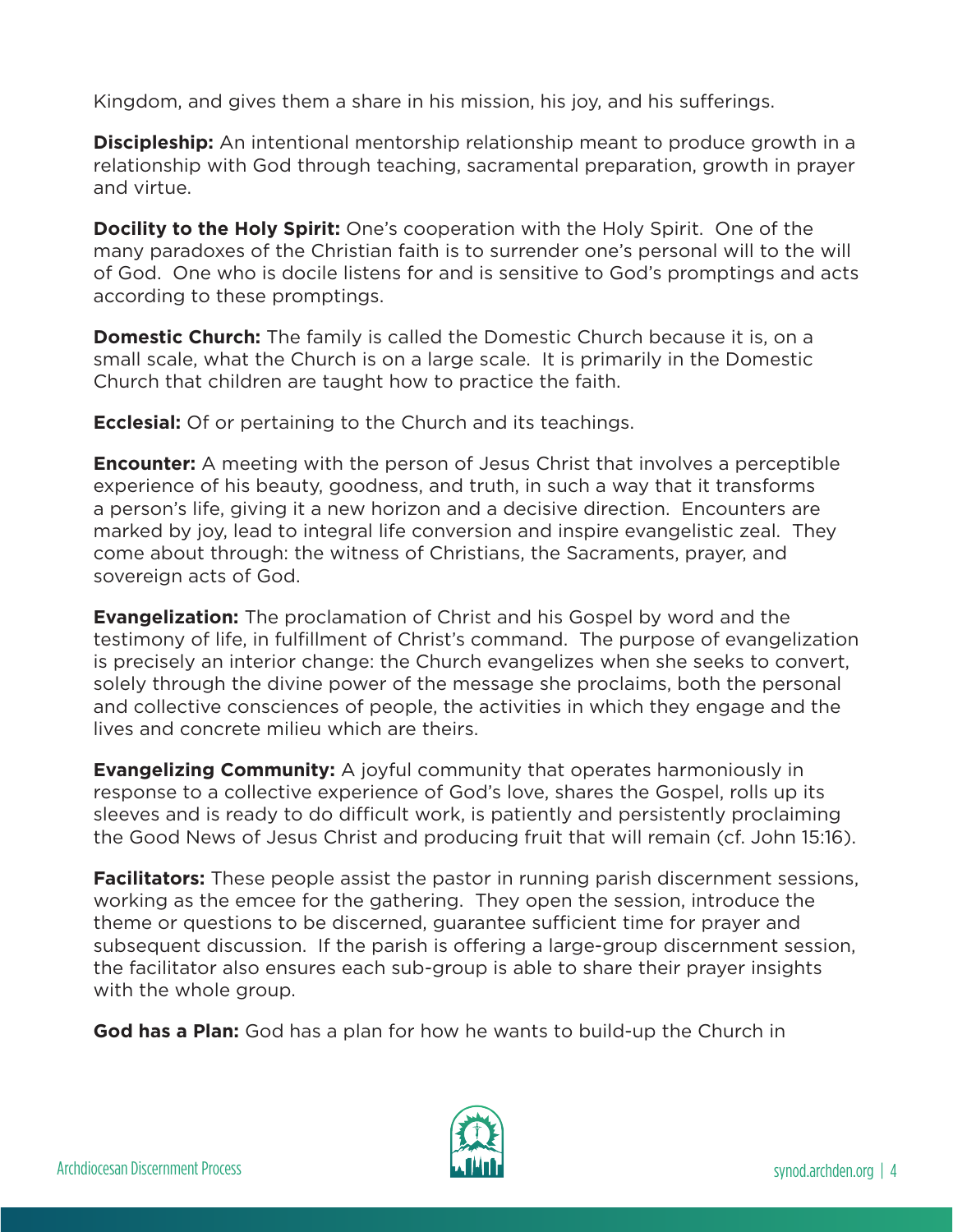Northern Colorado, but we do not know his full plan. By saying that "God has a plan," we acknowledge this isn't a purely human endeavor, as well as acknowledge our need to return to him each step of the way. When we turn to God in prayer, we humbly ask him to reveal to us the next step in his plan to build-up the Church.

**Hierarchy:** The Apostles and their successors, the college of bishops, to whom Christ gave the authority to teach, sanctify, and govern the Church in his name.

**Kerygma/proclamation:** *Kerygma* is a Greek word used in the New Testament to refer to the compelling proclamation of the Gospel message: that God created us out of love for us, and that Jesus Christ became human in order to rescue us from slavery to the Evil One, freeing us by his Passion, Death, and Resurrection. The *kerygma* can be distilled into four words for easy remembrance: Created, Captured, Rescued, and Response.

Laity: Refers to the faithful in a specific state of life: anyone who is not ordained a deacon, priest, or bishop is a layperson. In some documents, the Church refers to three states of life: the ordained, religious (such as nuns or religious brothers), and the laity.

**Lay Ecclesial Movements:** The many volunteer groups and Apostolates present in the Archdiocese of Denver are referred to as Lay Ecclesial Movements. They exist by private agreement, freely made among members with the intent to attain the aims mentioned in Canon 298§1 and Canon 299§1). These are diverse groups that, in responding to the needs of the time, pursue mission-oriented and educational activities. They are motivated by the love of Jesus Christ, openness to gifts of the Holy Spirit, and a desire to evangelize by confessing and living out the Catholic faith in full Communion with the Church and by recognizing and respecting each other's charisma with mutual charity, joy, and peace. "Their presence is encouraging because it shows that this springtime is advancing and revealing the freshness of the Christian experience based on personal encounter with Christ" (St. John Paul II, Message at First World Congress of Ecclesial Movements,1998).

**Lectio Divina** – means "divine reading," A method of praying with Scripture in order to hear the voice of the Holy Spirit through the Word of God.

**Listening:** During this synodal process, the faithful of the Archdiocese of Denver are being invited to join together in an experience of listening to the voice of the Lord. We are interested in and care deeply about the thoughts, opinions, experiences, and suggestions of our people. However, the synodal process is not focused on gathering our human consensus regarding the direction of the Church. The Catholic Church is not directed by a democratic vote of her members, but by the inspiration of the Holy Spirit. Pope Francis has invited the entire Church at this

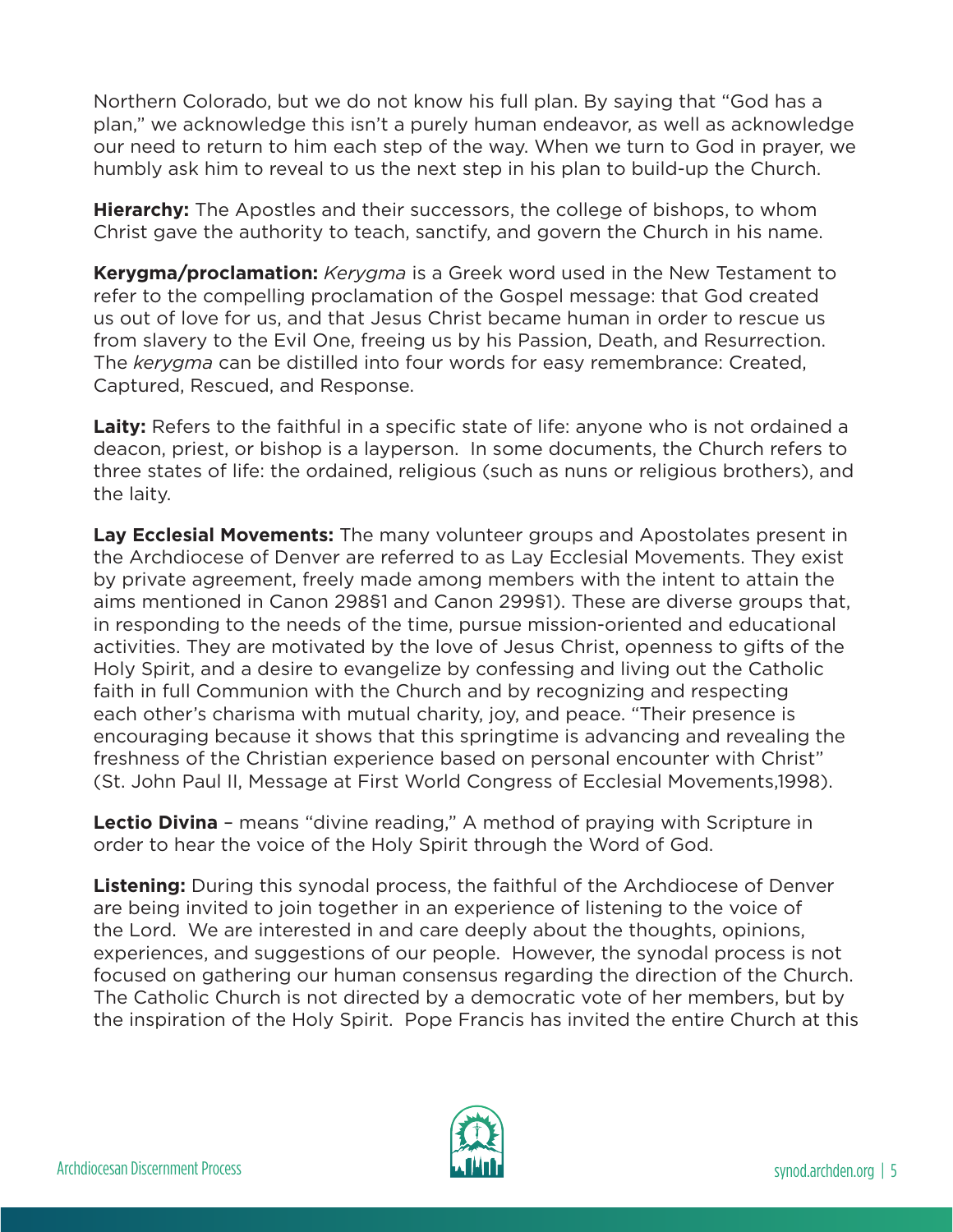time to turn our ear to the Lord and listen together for the Holy Spirit's direction.

**Members:** These are people who will take part in the Diocesan Synodal Event after the parish listening sessions. Some members are required by Canon Law to attend, such as the Deans and the Rectors of the two seminaries. Each parish will also send two parish representatives as members of the Synodal Event.

**Mission:** Just as he was sent by the Father, Jesus sent his Apostles into the world to continue his own saving mission at his Ascension when he told the Apostles, "Go, therefore, and make disciples of all nations, baptizing them in the name of the Father, and of the Son, and of the Holy Spirit, teaching them to observe all that I have commanded you" (Mt 28:19-20, cf. CCC 858). The Church is missionary by its very nature. The apostolic mission of the Church is fulfilled according to the different states of life of the disciple: clergy, lay, or religious.

**Missionary Disciple:** Disciples who, animated by the Holy Spirit, are sent to share the Gospel (good news) and journey with others to encounter Jesus, grow in relationship with him, and witness him to others.

**Mode of Operating:** The mentality and manner out of which we operate. Maintenance mode, or Christendom mode, operates in a broadly Christian culture. Apostolic mode, or Evangelizing mode, operates in a secular culture in order to convert souls, and ultimately the institutions and whole culture, to Christ.

**New Evangelization:** A term coined by Pope St. John Paul II, the New Evangelization is not "new" in its content, but rather in its ardor, methods, and expression. The term New Evangelization also expresses a shift of evangelical attention from those in distant lands who have never heard of Christ to those baptized Christians and cultures in need of renewal and personal encounter with Jesus Christ.

**Parish:** A stable community of the faithful within a particular Church (diocese) whose pastoral care is confided by the archbishop to the priest as pastor.

**Parish Coordinator:** The parish coordinator manages all the "behind the scenes" details of the listening session so the pastor, facilitator, table leaders, scribe, parish representatives, and attendees can simply "show up" and be confident everything is prepared for a listening session.

**Parish Council:** A small group of individuals tasked with advising the pastor of a parish on matters related to parish governance.

**Parish Representative:** Two members of the parish, chosen by the pastor, to attend the Parish Discernment Sessions and the Diocesan Synodal Event. The

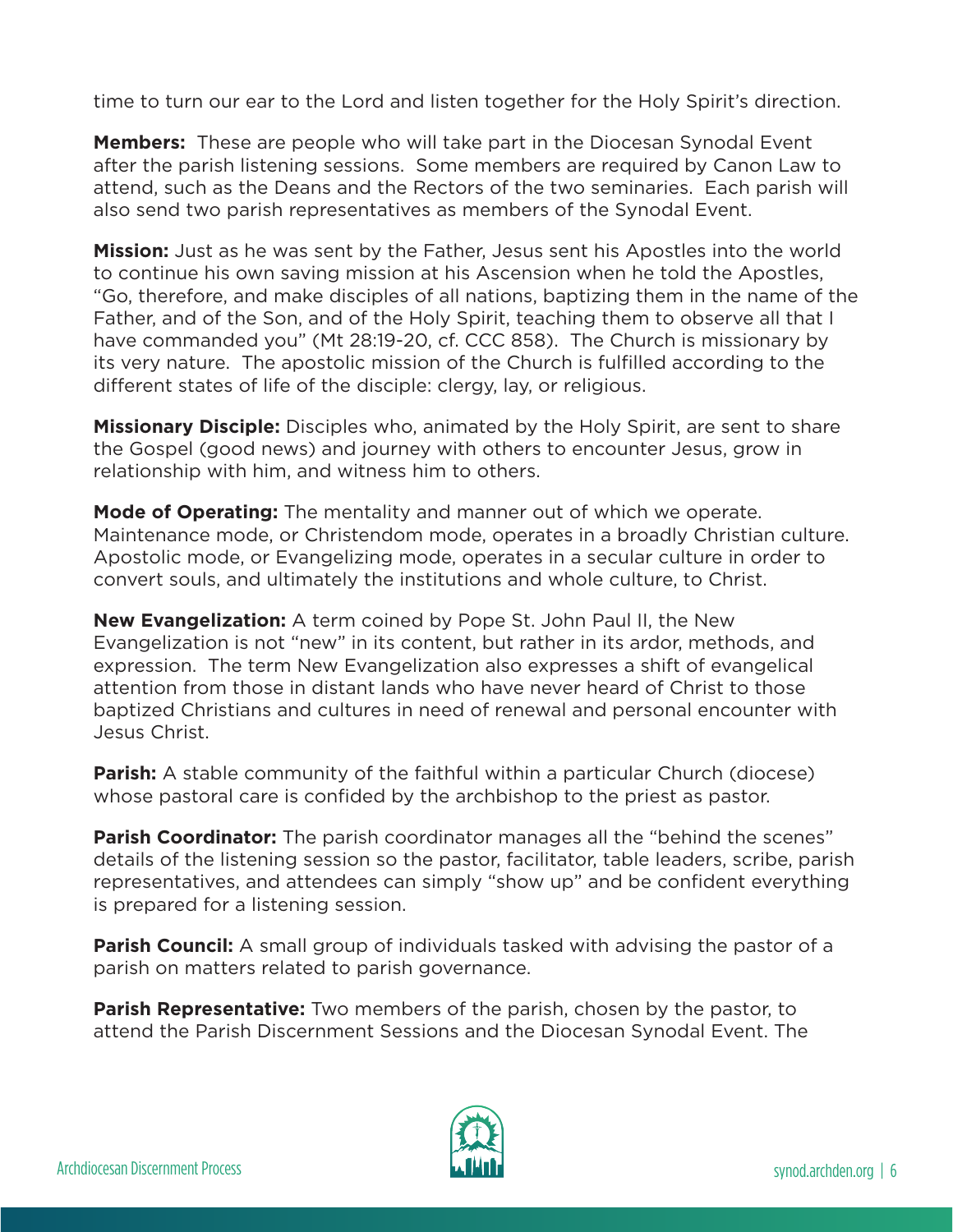representatives will prophetically listen during the parish discernment sessions so that they can bring the fruits of these discussions to the Diocesan Synodal Event.

**Participation:** By virtue of baptism, all the faithful share in a general way in Christ's Priesthood, Prophetic Mission, and Kingship. Those who have received priestly ordination (priests and bishops) share in these offices of Christ in a more specific way. All the baptized faithful are called to participate in the mission that Christ entrusted to the Church by offering to God sacrifices during our daily lives, boldly proclaiming the Gospel and organizing our "spheres of influence" (usually one's family or perhaps one's workplace) according to the Gospel message. In this time specifically, we participate in this mission by praying and discussing where and how the Holy Spirit is calling the Archdiocese of Denver to evangelize.

**Preaching Series:** A period of time when the Sunday homilies all deal with the same theme, with each successive week building upon what was covered the previous week. In the Archdiocese of Denver, priests are being asked to preach the foundational Gospel message (Created, Captured, Rescued, Response) over the four Sundays of Advent in 2021.

**Presbyter/Presbyterate:** *Presbyter* is the Greek word for a priest who is not a bishop. The presbyterate is the group of priests, gathered around the diocesan bishop, who help the bishop exercise his ministry of teaching, sanctifying and governing around the diocese.

**Prophetic Listening:** The context of this phrase is a "small group discernment gathering" and applies to the action of the table leader, facilitator, scribe, or parish representative. Prophetic Listening is listening intently to what is being shared by the individual in the group while at the same time listening intently to the Holy Spirit. While listening to the person in front of me, I'm inviting the Holy Spirit to "highlight" or "draw my attention" to the things that are being shared that bear a certain weight or spiritual consequence. It's an active disposition during which I am expecting the Holy Spirit to help me understand what is most important from what the person is sharing.

**RCIA:** The Rite of Christian Initiation of Adults is a formalized process by which one enters into the Catholic Church.

**Salvation:** The forgiveness of sins and restoration of friendship with God, which can be done by God alone *(CCC 169)*.

**Sanctification:** The process by which we are made holy. Sanctifying grace heals our human nature wounded by sin by giving us a share in the divine life of the Trinity. It is a habitual, supernatural gift that continues the work of sanctifying us — of making us holy, Christ-like, and "perfect as the Heavenly Father is perfect" *(CCC 1999).*

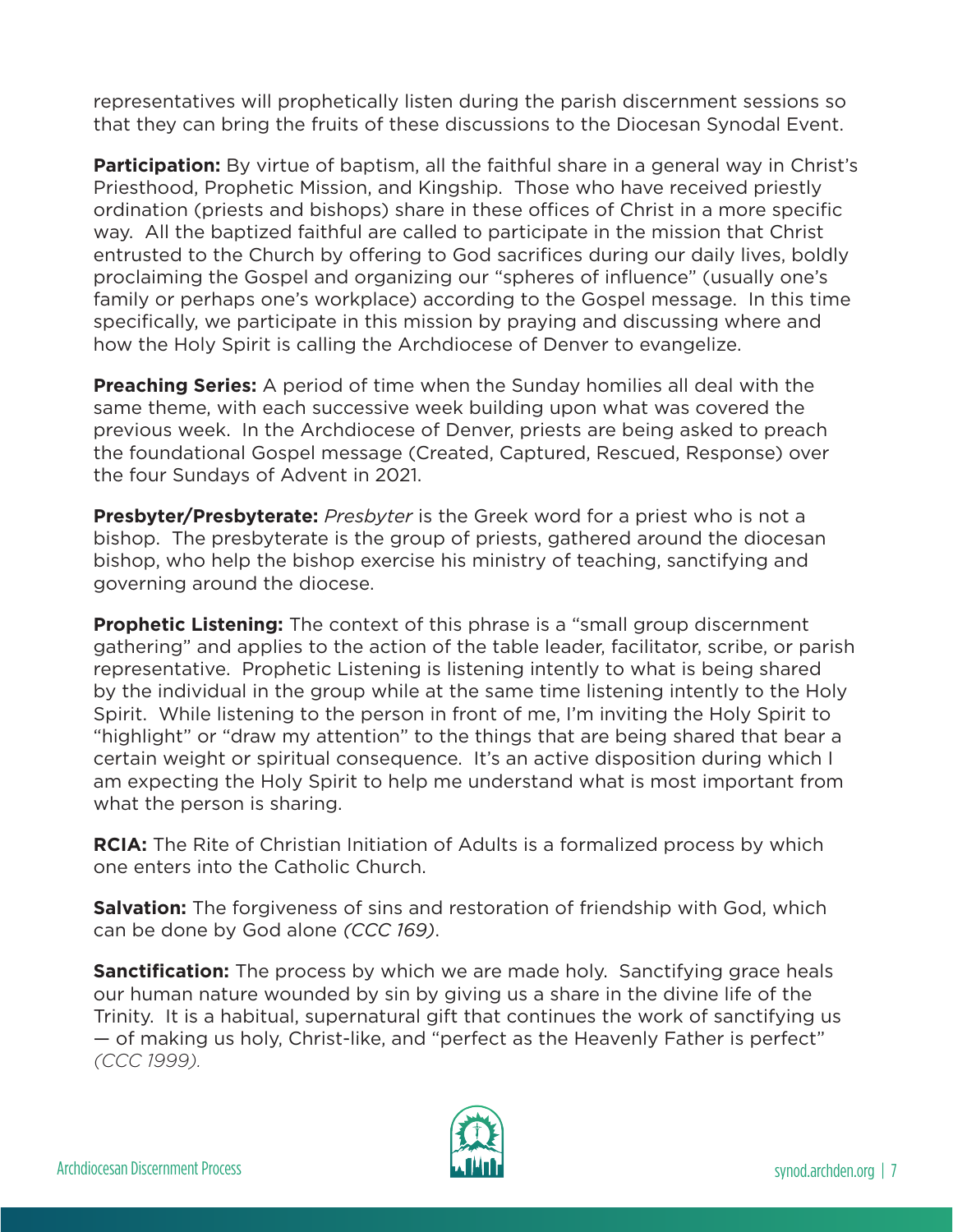**Scribe:** The scribe takes notes of what is said during the Parish Discernment Sessions so that the parish representatives can pray with the fruits of the discussions in anticipation of the Diocesan Synodal Event.

**Strategic Leadership Team (SLT):** The SLT is a core group of individuals selected by the archbishop who help him discern God's plan and implement the steps necessary to achieve this plan. A pastor may have a pastoral leadership team who helps him accomplish the same goal in the parish.

**Synod:** A mechanism of governance within the Church whereby the diocesan bishop consults with the faithful of his diocese or the pope consults with a group of bishops on a given question. Synods are consultative only, which means that pope or the diocesan bishop can, with prayerful deliberation, accept or reject any proposals put forth by the synod members.

**Synod of Bishops:** A stable consultative body that advises the Pope. They generally meet every three years and discuss a given topic. The theme of the 2023 Synod is "Synodality" and they have asked every diocese in the world to have an experience of synodality as a means of preparation.

**Synodal Action:** Synodal action occurs as a fruit of the consultative process. After praying and discussing together how the Holy Spirit is guiding the Church, the faithful act together, under the guidance of the bishop, to implement the results of the communal discernment.

**Synodal Church:** The Church is synodal when she collectively listens for the voice of God, discusses the fruits of that communal prayer, submits that discussion to the discernment of the Pastors of the Church and acts upon that discernment.

**Synodal Process/Journey:** The synodal process begins by collectively listening to God, then continues by respectfully listening to each other share the fruits of prayer. This second stage requires trust, respect and a willingness to disagree without feeling personally attacked. The fruits of this discussion then become the source of further prayer and discernment, which should finally lead to action.

**Synodality:** a mode of being whereby the Church uses the synod as a consultative process before making decisions so as to have a broad range of insights from the personal prayer of the individual members of the faithful.

**Table Leaders:** In a large-group discernment session, the table leader shepherds the discussion so that everyone is heard and the discussion remains on topic.

**Vision:** An idea or concept visualizing where an organization sees itself at some point in the future.